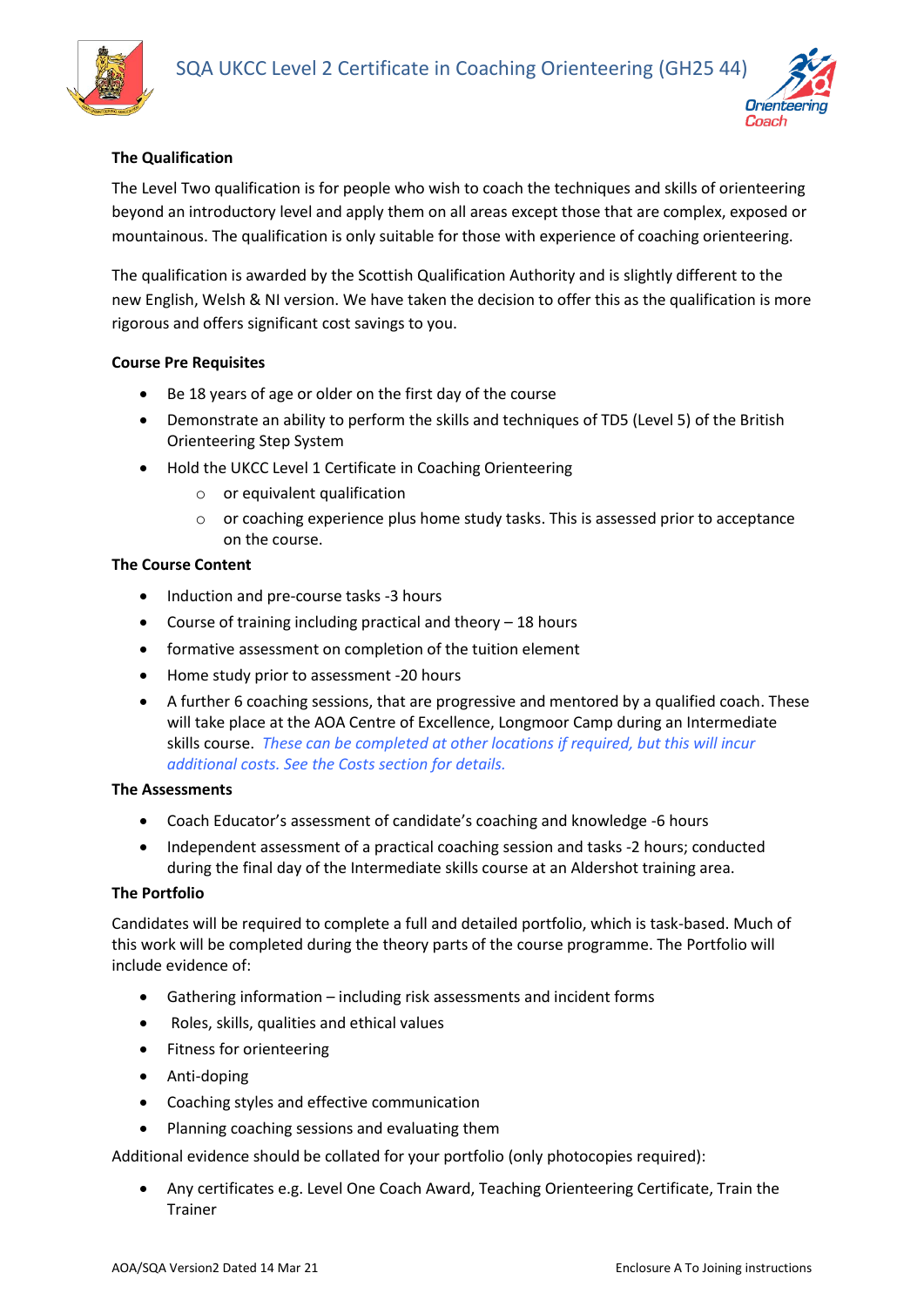- Any sports coach UK (scUK) Workshop certificates
- Work to include:
	- o Orienteering Step System and Long Term Athlete Development model
	- o Coaching styles and philosophy
	- o How to Coach Skills
	- $\circ$  Introducing a technique at technical difficulty 1 and 2 (practical)
	- o Safety management
	- o Planning sessions
	- o Developing a technique to technical difficulty 3 (practical)
	- o Goal setting
	- o Mental aspects of orienteering
	- o Evaluating orienteering performance
	- o Shadowing (practical)
	- o Components of fitness
	- o Warming up and cooling down (practical)
	- o Developing a technique to technical difficulty 4 and 5 (practical)
	- o Planning linked and progressive sessions
	- o Methods of session evaluation and evaluation planning

#### **What Support can be expected?**

Support on the course from British Orienteering Coach Educators to:

- Complete portfolio work (except 6 x session plans)
- Practical assessment
- Detailed candidate action plan
- Signposting to mentors and learning opportunities

#### **How long will it take to gain the level 2 award? Registration Period**

- The assessments must be completed within 18 months of registration on the course and the portfolio completed and marked within 2 years of registration.
- Most candidates should be able to complete the Award within 9-12 months of attending the course.
- There is an opportunity to qualify by acting as a coach on an AOA intermediate skills course once the course is complete.

#### **British Orienteering Licence to Coach**

To become a BO licensed to coach after gaining the qualification requires you to be a current BO member and to have taken a one day first aid qualification focused on first aid in an outdoor environment. To maintain this licence, the first aid needs renewing every three years and an appropriate CPD log is kept for review by BO or a local rep. Details on BO website.

#### **What will I be qualified to do?**

- Those accredited at Level Two will be able to coach the full range of techniques and skills in the modern sport of orienteering, to progress those skills and to lead a group of coaches in delivering a programme in a safe and enjoyable way.
- Coaches accredited will be able to introduce the sport to participants, coach at club training sessions and coach athletes competing in local and regional events.

#### **What could I do after achieving the qualification?**

Ensure that you keep up to date with initiatives by:

- Reading the British Orienteering web site
- Being a member of both British Orienteering and BAOC ensuring you have valid insurance
- Attend CPD events
- Attend UK Orienteering League events